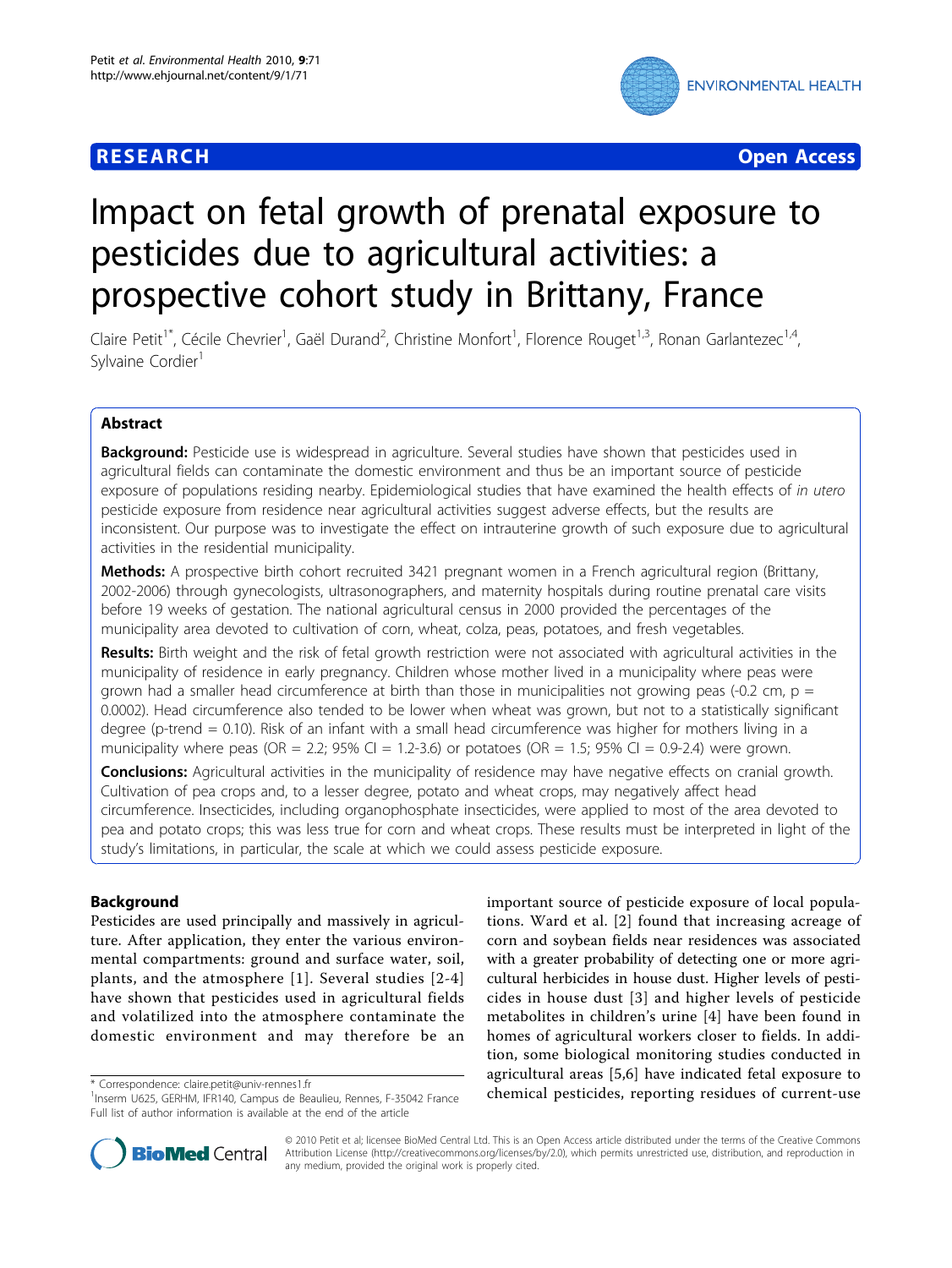and legacy pesticides in biological matrices such as maternal urine and amniotic fluid during pregnancy. Because their bodies are developing, infants exposed in utero and during early neonatal life are particularly vulnerable. Various epidemiological studies have examined the association between pesticide exposure of pregnant women living in agricultural areas and fetal growth [[7](#page-10-0)[-10\]](#page-11-0). Some of these suggest that this exposure has adverse effects on the intrauterine growth of their fetuses. The results are nonetheless inconsistent, and the studies are difficult to compare because of their different methods of exposure assessment: two studies used ecological data about agricultural pesticide use [[7](#page-10-0)[,8](#page-11-0)], one evaluated maternal history of pesticide exposure (combination of residential proximity to crops, household and spousal occupational exposure) [\[9](#page-11-0)], and another used urinary biomarkers of one specific chemical class of pesticides: organophosphate insecticides [\[10\]](#page-11-0).

In 2004, France led Europe in pesticide sales with around 76,000 tons of active ingredients sold; and 90% of this was used for agricultural activities [[11](#page-11-0)]. The Brittany region of France offers an excellent setting for studies of environmental exposure to pesticides, for 70% of the area is devoted to agricultural activities, in particular, grains for pig and poultry farming, vegetables, and potatoes. The purpose of this study was to determine whether prenatal environmental exposure to pesticides due to agricultural activities in the municipality of residence was associated with poor fetal growth in the PELAGIE cohort of pregnant women in Brittany.

# Methods

# Population and study design

PELAGIE is a prospective birth cohort designed to study the role of environmental pollutants on intrauterine and child development in three Breton districts (Ille-et-Vilaine, Côtes d'Armor, and Finistère). Gynecologists and ultrasonographers practicing in these three districts as well as midwives and obstetricians practicing in maternity hospitals in Côtes d'Armor were invited to participate. About 20% of the gynecologists and ultrasonographers and 3 maternity hospitals (of 5) in Côtes d'Armor volunteered to participate. From April 2002 through February 2006, they recruited pregnant women during routine prenatal care visits before 19 weeks of gestation. Each of them informed women about objectives and modalities of the PELAGIE study, asked her for consent, and gave her a questionnaire. Women completed this questionnaire at home and returned it to us, providing information about their family and individual social and demographic characteristics and lifestyle. We estimated the participation rate of women at 80%, from the number of returned questionnaires divided by the number of questionnaires provided to one physician's

office (which included roughly 600 pregnant women). We then followed the women through delivery and obtained information about the pregnancy, delivery, and newborn's health from midwives, pediatricians, and hospital records. All participants provided informed consent, and the appropriate ethics committees approved the study.

During the enrollment period, 3592 women agreed to participate in this study, representing 3% of total births in the three Breton districts. We excluded 171 women who returned the questionnaire after 19 weeks of pregnancy. Information on pregnancy outcome was available for 3399 women; 22 were lost to follow-up. Moreover, for the present analyses, we excluded women with twin births (n = 39), fetal deaths (n = 39), those who lived outside the three districts  $(n = 111)$  or who had no identified municipality of residence  $(n = 11)$ . Because we were studying environmental exposure to pesticides, we also excluded women who worked as farmers ( $n = 42$ ). Thus the final sample analyzed 3159 women, living in 536 municipalities.

# Data on agricultural activities

Data on agricultural activities of the three study districts were collected from the national general census (RGA), as analyzed by the statistics department of the Ministry of Agriculture (AGRESTE). These data were provided by farmers, scaled at the level of municipalities, and updated in 2000. The census provided the percentage of area of the municipality used for agricultural activities according to crop, including corn, wheat, colza, peas, potatoes, and fresh vegetables (plus strawberries and melons). These data were matched with the mother's municipalities of residence in early pregnancy. The mean area of the municipalities in this study was 22  $km<sup>2</sup>$  (range = 0.5 - 118 km<sup>2</sup>), and their mean population density 166 inhabitants per  $km^2$  (range = 10 - 4217 inhabitants/km<sup>2</sup>).

# Fetal growth indicators

Fetal growth indicators, including weight and length at birth, and a cranial growth indicator such as head circumference at birth, were obtained from hospital records. Gestational age was assessed by the midwives or the obstetrician at delivery and took into account both the date of the last menstrual period and the results of the ultrasound examination during the first trimester of pregnancy (between 10 and 14 weeks, standard practice in France). Discrepancies were resolved by clinical judgment. Liveborn singleton children of the PELAGIE study without major malformations were classified with fetal growth restriction (FGR) if their birth weight was below the  $5<sup>th</sup>$  percentile of the distribution of expected birth weight, modeled according to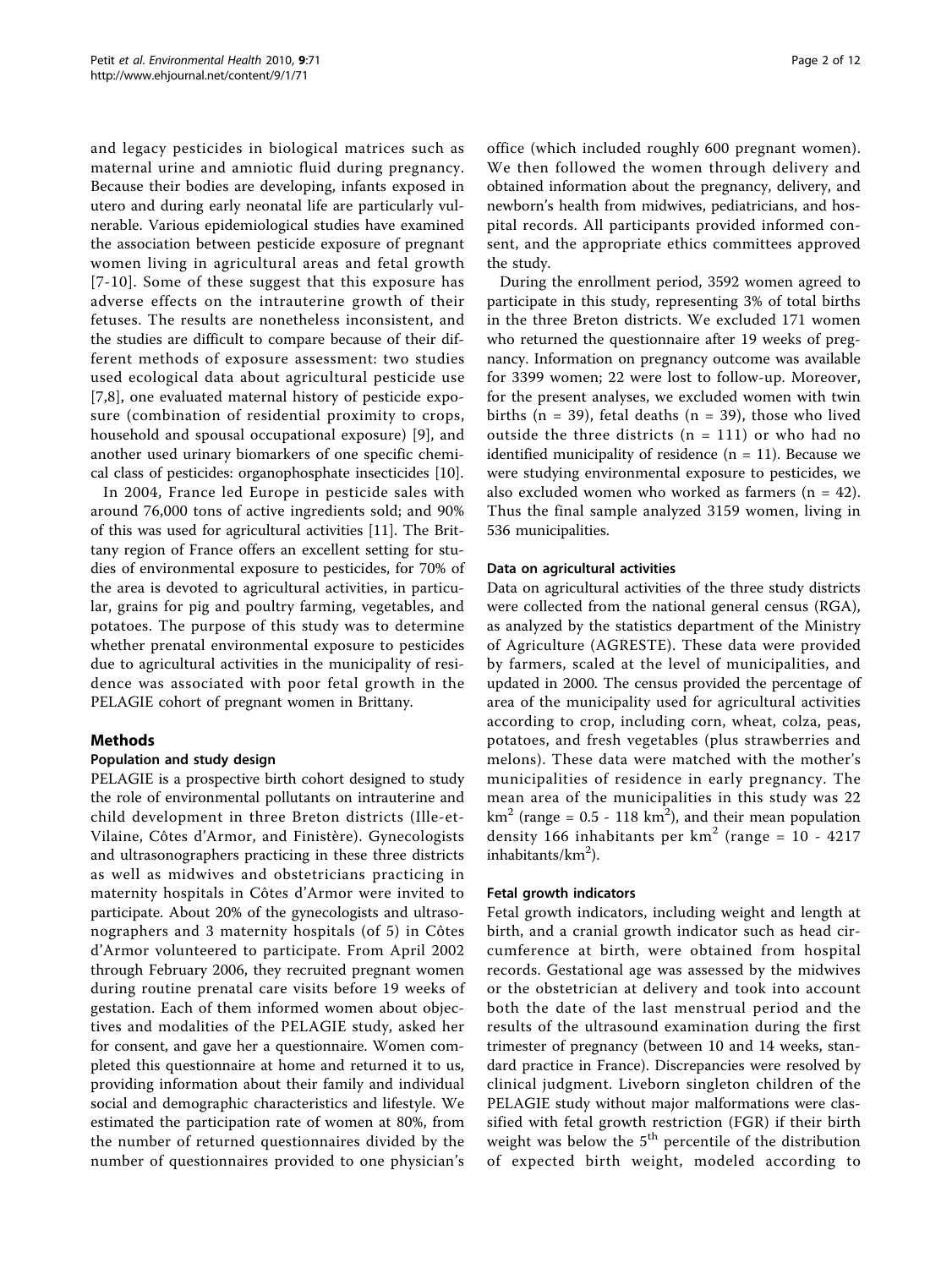gestational age (third-degree polynomial), sex, parity (third-degree polynomial), maternal weight (third-degree polynomial), height and age (second-degree polynomial) [[12\]](#page-11-0). Newborns were classified with small head circumference (SHC) if their head circumference was below the 5<sup>th</sup> percentile of the head circumference distribution at birth for a given gestational age and sex, according to the most recent French reference curves [\[13\]](#page-11-0).

# Statistical analysis

We defined the level of urbanization of municipalities by a cutoff point of 20,000 inhabitants in the municipality in order to isolate the women living in the largest cities ( $n =$ 7) in Brittany. Those with fewer are referred to as "rural" and those with more as "urban", for simplicity's sake.

Tertiles were used to categorize as low, medium, and high the percentage of area used agriculturally (0-63%, 63-74%, > 74%) and the percentage of area used for corn crops (0-13%, 13-20%, >20%) and wheat crops (0- 9%, 9-15%, >15%) in the municipalities where mothers lived in early pregnancy. Because of the small percentage of area used for colza, peas, potatoes, and other vegetables, we defined a dichotomous variable based on whether the crop was grown in the municipality at all.

Information on agricultural activities in municipalities is considered confidential and consequently was not provided when only one farmer in the municipality grew a given crop. The existence of confidential data was reported, however, meant that this crop was grown in the municipality but over an unknown area. Thus, for corn and wheat crops, the few municipalities (respectively  $n = 16$  and  $n = 12$ ) with confidential data were assigned to the low tertile, on the assumption that the percentage of area dedicated to these crops by only one farmer in a municipality was small. For the other crops (colza, peas, potatoes and fresh vegetables), municipalities with confidential data were assigned to the category "present" (respectively,  $n = 142$ , 142, 139, and 156 municipalities, home to  $n = 488, 712, 719$  and 747 pregnant women).

Anova and logistic regression models were performed to study the risk factors for fetal growth outcomes. Multivariate linear and logistic regression models were used to test for associations between the level of urbanization and fetal growth outcomes and also to test for associations between agricultural activities in the municipality of residence for each type of crop and fetal growth outcomes. The last analyses were performed only in rural municipalities to avoid potential confounding bias specific to urban life. In light of the results, similar statistical analyses were conducted with municipalities grouped according to their agricultural activities. Covariate adjustments used in multivariate analyses were selected from a backward selection with a p-value less than 20%.

The following covariates were considered: year of inclusion, district of residence at inclusion, maternal age (continuous), maternal educational level (primary education, some secondary education, and completed high school or higher), maternal alcohol consumption (never/ occasionally,  $\leq 1$  drink per day,  $> 1$  drink per day) and tobacco status at inclusion (non smoker, former smoker: smoked at conception but quit before inclusion, smoker), marital status, season in early pregnancy, high blood pressure during pregnancy, and gestational or preexisting diabetes. For weight and head circumference at birth we added as adjustment factors: pre-pregnancy body mass index (BMI) (continuous), maternal height (continuous), parity, child's sex, gestational age, and gestational age squared. For SHC we added: pre-pregnancy BMI (<18.5 kg/m<sup>2</sup>, 18.5-25 kg/m<sup>2</sup>, 25-30 kg/m<sup>2</sup>, ≥30 kg/m<sup>2</sup>), maternal height (<160 cm, 160-168 cm, ≥168 cm), and parity. Cesarean delivery was also added as an adjustment factor for head circumference outcomes. Based on previous results in the PELAGIE cohort [[14\]](#page-11-0), we conducted additional analyses adjusting for both shellfish and fish intake (not shown). Means or odds ratios (ORs) and their 95% confidence intervals (CI) were estimated.

Statistical tests for linear trend were conducted to assess dose-response relations as follows: after verifying the linearity hypothesis, we reported the p-value of the categorical variables (coded as 1, 2, and 3) declared in continuous in the multivariate linear and logistic regression models. We used SAS software, version 9.1 (SAS institute, Inc., Cary, NC) for all analyses.

# Results

Table [1](#page-3-0) describes the sociodemographic characteristics of the population. Most of the women were recruited in the Ille-et-Vilaine district (66%) in 2003 and 2004 (73%). In all, 79% of the women lived in rural municipalities. Mean gestational age at inclusion was 11.7 weeks (range = 3-19 weeks), mean maternal age 30 years (range = 15.7-44.2 years) and mean pre-pregnancy BMI 22.5 kg/  $m<sup>2</sup>$  (range = 13.7-62.4 kg/m<sup>2</sup>). Educational level was high: 63% of women reported at least completing of high school; 14% smoked and 85% did not drink alcohol in early pregnancy; 45% were nulliparous (no previous live delivery).

Tables [2](#page-4-0) and [3](#page-6-0) summarize the risk factors for the four fetal growth indicators that we studied. As expected, birth weight and head circumference were both higher for boys than girls. The higher the maternal pre-pregnancy BMI and the higher the parity, the greater the baby's weight and head circumference at birth. The younger the mother, the smaller the baby (birth weight). Women with the lowest educational level (primary school) had smaller babies than women with more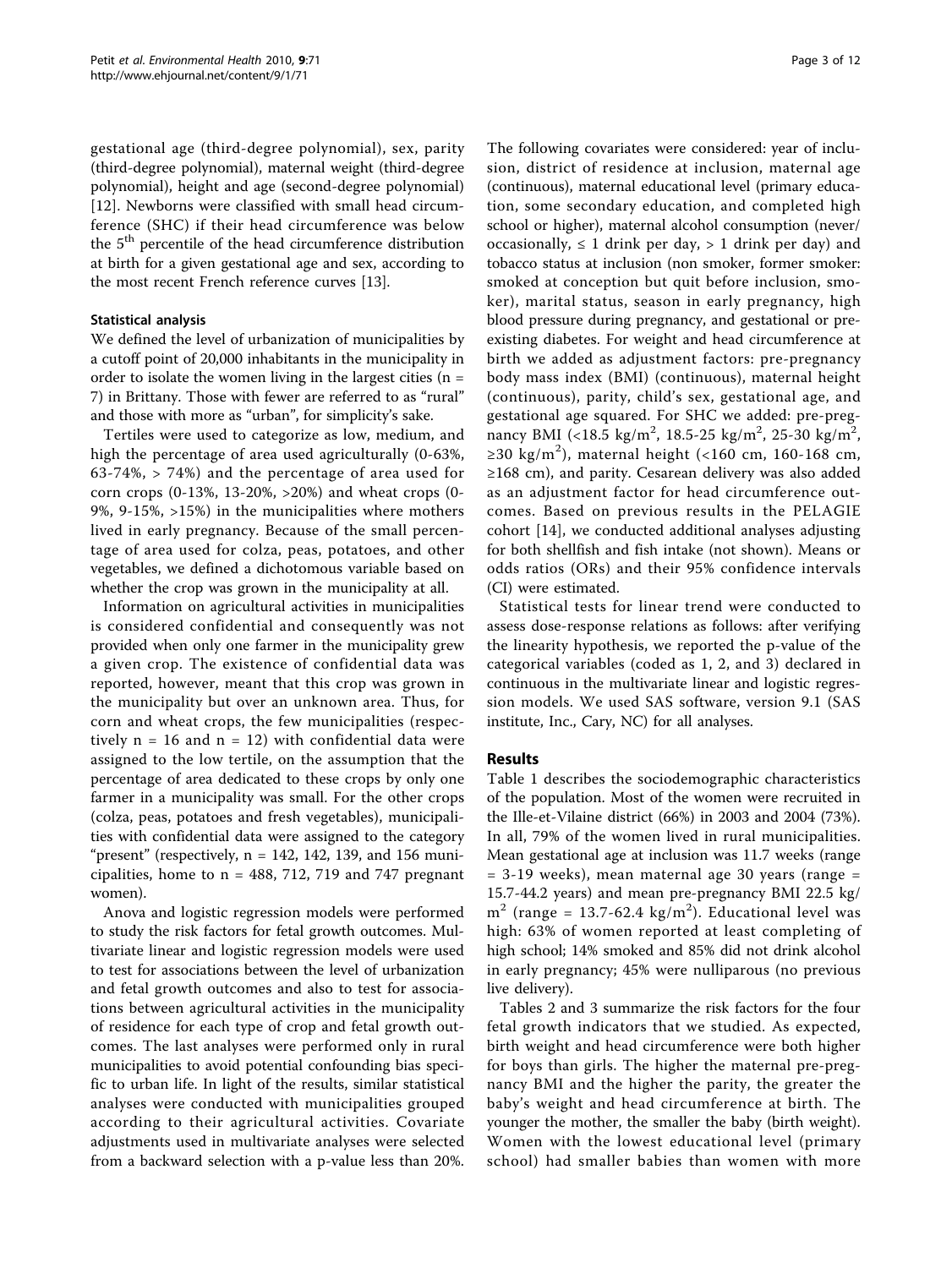# <span id="page-3-0"></span>Table 1 Description of sociodemographic characteristics of population (n = 3159)

| Variable                                                                 | N                    | %         | Variable                                           | N    | %         |
|--------------------------------------------------------------------------|----------------------|-----------|----------------------------------------------------|------|-----------|
| Child's sex                                                              |                      |           | Maternal tobacco status in early pregnancy         |      |           |
| Male                                                                     | 1613 51.1            |           | Non smoker                                         | 2250 | 72.0      |
| Female                                                                   | 1545 48.9            |           | Former smoker                                      | 442  | 14.1      |
| Missing                                                                  | $\mathcal{I}$        |           | Smoker                                             | 433  | 13.9      |
| Level of urbanization                                                    |                      |           | Missing                                            | 34   |           |
| Urban                                                                    | 660                  | 20.9      | Maternal alcohol consumption in early<br>pregnancy |      |           |
| Rural                                                                    | 2499 79.1            |           | Never/occasionally                                 | 2661 | 85.2      |
| Districts of inclusion                                                   |                      |           | $\leq$ 1 drink/day                                 | 405  | 13.0      |
| Ille-et-Vilaine                                                          | 2076 65.7            |           | > 1 drink/day                                      | 56   | 1.8       |
| Côtes d'Armor - Finistère                                                | 1083                 | 34.3      | Missing                                            | 37   |           |
| Year of inclusion                                                        |                      |           | Parity                                             |      |           |
| 2002                                                                     | 388                  | 12.3      | 0                                                  |      | 1406 44.6 |
| 2003                                                                     | 1203                 | 38.1      | $\mathbf{1}$                                       | 1171 | 37.2      |
| 2004                                                                     | 1110                 | 35.1      | $\geq$ 2                                           | 572  | 18.2      |
| 2005 - beginning 2006                                                    | 458                  | 14.5      | Missing                                            | 10   |           |
| Gestational age at inclusion (weeks of amenorrhea) (mean<br>$(min-max))$ | $11.7(3.0-$<br>19.0) |           | <b>Marital status</b>                              |      |           |
|                                                                          |                      |           | Couple                                             |      | 3079 97.6 |
| Season in early pregnancy                                                |                      |           | Single                                             | 75   | 2.4       |
| Spring                                                                   | 768                  | 24.3      | Missing                                            | 5    |           |
| Summer                                                                   | 880                  | 27.9      | <b>Gestational or preexisting diabetes</b>         |      |           |
| Fall                                                                     | 737                  | 23.3      | No                                                 | 2981 | 96.3      |
| Winter                                                                   | 774                  | 24.5      | Yes                                                | 116  | 3.7       |
| Maternal age at inclusion (years)                                        |                      |           | Missing                                            | 62   |           |
| < 25                                                                     | 345                  | 10.9      | High blood pressure during pregnancy               |      |           |
| $25 - 29$                                                                |                      | 1259 39.9 | <b>No</b>                                          | 2931 | 94.4      |
| 30-34                                                                    | 1113 35.2            |           | Yes                                                | 174  | 5.6       |
| $\geq 35$                                                                | 442                  | 14.0      | Missing                                            | 54   |           |
| BMI before pregnancy (kg/m <sup>2</sup> )                                |                      |           | Delivery with cesarean section                     |      |           |
| < 18.5                                                                   | 235                  | 7.5       | No                                                 |      | 2553 82.6 |
| 18.5-25                                                                  | 2339                 | 74.6      | Yes                                                | 536  | 17.4      |
| $25 - 30$                                                                | 402                  | 12.8      | Missing                                            | 70   |           |
| $\geq 30$                                                                | 159                  | 5.1       |                                                    |      |           |
| Missing                                                                  | 24                   |           |                                                    |      |           |
| Maternal educational level                                               |                      |           |                                                    |      |           |
| Primary education                                                        |                      | 578 18.3  |                                                    |      |           |
| Some secondary education                                                 |                      | 579 18.5  |                                                    |      |           |
| High school completed or higher                                          |                      | 1995 63.3 |                                                    |      |           |
| Missing                                                                  | $\bar{z}$            |           |                                                    |      |           |

education (high school level or more). Birth weight or head circumference were also smaller for babies whose mothers smoked in early pregnancy (compared with non-smokers) or had high blood pressure. Other correlations showed that women with the lowest education level (primary school) were younger and smoked more during pregnancy. Women with cesarean deliveries had babies with a bigger head circumference or lower birth weight than women with vaginal deliveries.

Our population sample included 172 (5.4%) infants with FGR and 102 (3.2%) with SHC. The risk of FGR was higher for women with any of the following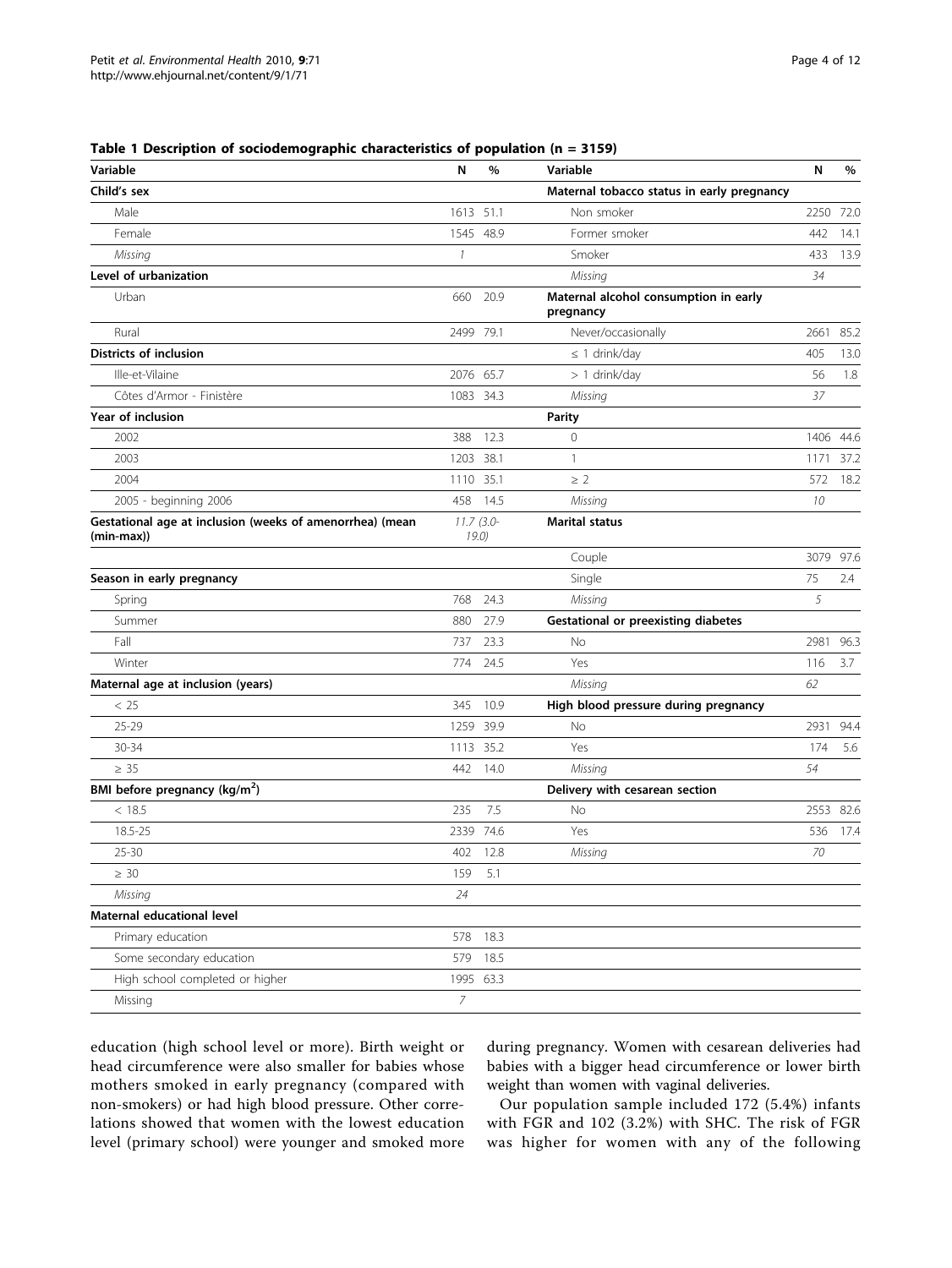# <span id="page-4-0"></span>Table 2 Description of risk factors related to birth weight and FGR status (n = 3159)

|                                                 | Birth weight (g)   |     | FGR ( $n = 172$ ) |
|-------------------------------------------------|--------------------|-----|-------------------|
|                                                 | Mean (95% CI)      | N   | OR (95% CI)       |
| All (std)                                       | 3392 (492.4)       |     |                   |
| Child's sex                                     |                    |     |                   |
| Male                                            | 3452 (3428-3476)** | 87  | Ref               |
| Female                                          | 3330 (3305-3355)   | 85  | $1.0(0.7-1.4)$    |
| Missing                                         |                    | 0   |                   |
| Level of urbanization                           |                    |     |                   |
| Urban                                           | 3393 (3355-3532)   | 28  | Ref               |
| Rural                                           | 3392 (3372-3411)   | 144 | $1.4(0.9-2.1)$    |
| Districts of inclusion                          |                    |     |                   |
| Ille-et-Vilaine                                 | 3386 (3365-3408)   | 111 | Ref               |
| Côtes d'Armor - Finistère                       | 3403 (3374-3433)   | 61  | $1.1$ (0.8-1.5)   |
| Year of inclusion                               |                    |     |                   |
| 2002                                            | 3381 (3331-3431)   | 23  | $1.1$ (0.7-1.8)   |
| 2003                                            | 3381 (3353-3410)   | 64  | Ref               |
| 2004                                            | 3390 (3361-3420)   | 56  | $0.9(0.6-1.4)$    |
| 2005 - beginning 2006                           | 3436 (3390-3482)   | 29  | $1.2(0.8-1.9)$    |
| Season in early pregnancy                       |                    |     |                   |
| Spring                                          | 3406 (3371-3442)   | 34  | Ref               |
| Summer                                          | 3389 (3356-3422)   | 48  | $1.2(0.8-1.9)$    |
| Fall                                            | 3380 (3343-3416)   | 42  | $1.3(0.8-2.1)$    |
| Winter                                          | 3393 (3358-3429)   | 48  | $1.4(0.9-2.2)$    |
| Maternal age at inclusion (years)               |                    |     |                   |
| < 25                                            | 3326 (3273-3379)** | 21  | $1.4(0.8-2.3)$    |
| 25-29                                           | 3389 (3361-3416)   | 56  | Ref               |
| 30-34                                           | 3403 (3374-3433)   | 70  | $1.4(1.0-2.1)$    |
| $\geq 35$                                       | 3425 (3379-3472)   | 25  | $1.3(0.8-2.1)$    |
| BMI before pregnancy (kg/m <sup>2</sup> )       |                    |     |                   |
| < 18.5                                          | 3226 (3162-3290)** | 12  | $0.9(0.5-1.7)$    |
| 18.5-25                                         | 3389 (3368-3409)   | 128 | Ref               |
| $25 - 30$                                       | 3468 (3419-3516)   | 19  | $0.9(0.5-1.4)$    |
| $\geq 30$                                       | 3500 (3423-3578)   | 13  | $1.5(0.8-2.8)$    |
| Missing                                         |                    | 0   |                   |
| Maternal educational level                      |                    |     |                   |
| Primary education                               | 3339 (3298-3380)** | 45  | $1.7(1.1-2.4)$    |
| Some secondary education                        | 3405 (3364-3446)   | 27  | $0.9(0.6-1.4)$    |
| High school completed or higher                 | 3404 (3382-3426)   | 100 | Ref               |
| Missing                                         |                    | 0   |                   |
| Maternal tobacco status in early pregnancy      |                    |     |                   |
| Non smoker                                      | 3403 (3382-3424)** | 114 | Ref               |
| Former smoker                                   | 3446 (3400-3493)   | 18  | $0.8$ $(0.5-1.3)$ |
| Smoker                                          | 3284 (3237-3331)   | 40  | $1.9(1.3-2.8)$    |
| Missing                                         |                    | 0   |                   |
| Maternal alcohol consumption in early pregnancy |                    |     |                   |
| Never/occasionally                              | 3389 (3370-3408)   | 146 | Ref               |
| $\leq$ 1 drink/day                              | 3420 (3372-3469)   | 18  | $0.8$ $(0.5-1.3)$ |
| > 1 drink/day                                   | 3340 (3208-3471)   | 5   | $1.7(0.7-4.3)$    |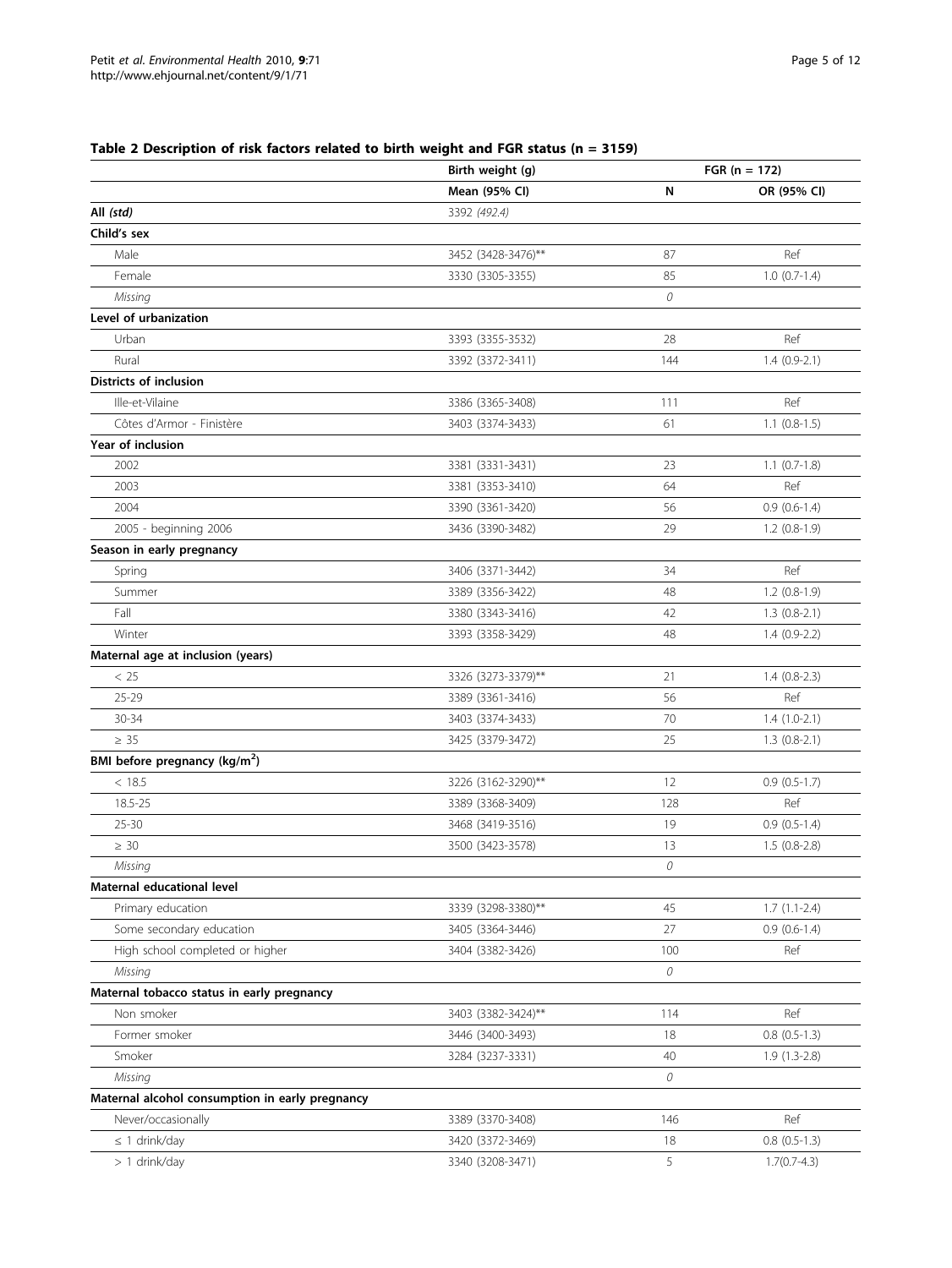Table 2: Description of risk factors related to birth weight and FGR status (n = 3159) (Continued)

| Missing                                    |                    | 3              |                     |
|--------------------------------------------|--------------------|----------------|---------------------|
| Parity                                     |                    |                |                     |
| $\mathbf 0$                                | 3313 (3287-3339)** | 79             | Ref                 |
|                                            | 3435 (3407-3464)   | 70             | $1.1 (0.8-1.5)$     |
| $\geq 2$                                   | 3503 (3463-3544)   | 23             | $0.7(0.4-1.1)$      |
| Missing                                    |                    | 0              |                     |
| <b>Marital status</b>                      |                    |                |                     |
| Couple                                     | 3393 (3375-3411)   | 163            | Ref                 |
| Single                                     | 3332 (3219-3446)   | 9              | $2.6(1.3-5.3)$      |
| Missing                                    |                    | 0              |                     |
| <b>Gestational or preexisting diabetes</b> |                    |                |                     |
| <b>No</b>                                  | 3392 (3374-3410)   | 161            | Ref                 |
| Yes                                        | 3409 (3317-3500)   | $\overline{7}$ | $1.1$ (0.5-2.5)     |
| Missing                                    |                    | $\overline{4}$ |                     |
| High blood pressure during pregnancy       |                    |                |                     |
| <b>No</b>                                  | 3411 (3393-3429)** | 143            | Ref                 |
| Yes                                        | 3102 (3029-3176)   | 25             | $3.3$ $(2.1 - 5.3)$ |
| Missing                                    |                    | $\overline{4}$ |                     |
| Cesarean delivery                          |                    |                |                     |
| No                                         | 3406 (3387-3425)** | 131            | Ref                 |
| Yes                                        | 3325 (3282-3367)   | 40             | $1.5(1.0-2.2)$      |
| Missing                                    |                    | 1              |                     |

 $*$  p < 0.1; \*\* p < 0.05

characteristics: the lowest educational level, smoked in early pregnancy, lived alone, had high blood pressure during pregnancy, or had a cesarean delivery. The risk of SHC was higher for women who smoked at inclusion or had a pre-pregnancy BMI less than  $18.5 \text{ kg/m}^2$ . It was lower when parity was high  $(≥ 2)$  or the mother was older than 35 years.

Corn (319,608 hectares (ha); 16% of the area of the 3 Breton districts) and wheat (233,897 ha; 12%) were the most widespread crops in the study region. Colza grew in 75% of municipalities, but in small areas (on average, 1.6% of the municipality area). Peas, potatoes, and fresh vegetables were grown in less than half of municipalities. On average, pea crops covered respectively 1% (max: 7%) of the area of these municipalities, potatoes 1% (max: 26%), and fresh vegetables 2% (max: 48%).

The associations between agricultural activities in municipalities where mothers lived in early pregnancy and fetal growth outcomes are reported in tables [4](#page-8-0) and [5](#page-9-0). Level of urbanization was not associated with either birth weight or risk of FGR. Nor were birth weight or FGR status associated with agricultural activities in the mother's municipality in rural area. Like birth weight, length at birth was not associated with agricultural activities in rural municipalities of residence (data not shown). Infants born to women living in rural areas had a smaller head circumference at birth  $(-0.1 \text{ cm}, \text{p} = 0.04)$  and an increased risk of SHC (OR = 1.8; 95% CI = 0.9-3.1; p = 0.06), on the borderline of significance. A statistically significant decreased head circumference at birth was observed for infants whose mother lived in a municipality where pea crops were grown  $(-0.2 \text{ cm}, \text{p} = 0.0002)$ . Children born to women living in a municipality with a high percentage of wheat crops had a smaller head circumference at birth. Women living in a municipality with pea crops had a risk twice as high of those in municipalities without pea crops of having an infant with a SHC (OR = 2.2; 95% CI = 1.2-3.6; p = 0.004). An increased risk of SHC, on the borderline of significance, was associated with potato crops in the mother's municipality of residence. Additional adjustment for shellfish and fish intake did not modify the results (data not shown). In light of the results, municipalities were grouped into 5 categories: (1) urban municipalities, rural municipalities (2) without pea and potato crops, (3) without pea crops but with potato crops, (4) with pea crops but without potato crops, and (5) with pea and potato crops.

We observed no statistically significant differences in risk for SHC between women living in urban municipalities (reference category) and women living in rural municipalities without pea and potato crops ( $OR = 0.7$ ; 95%  $CI = 0.3 - 1.8$  or without peas but with potatoes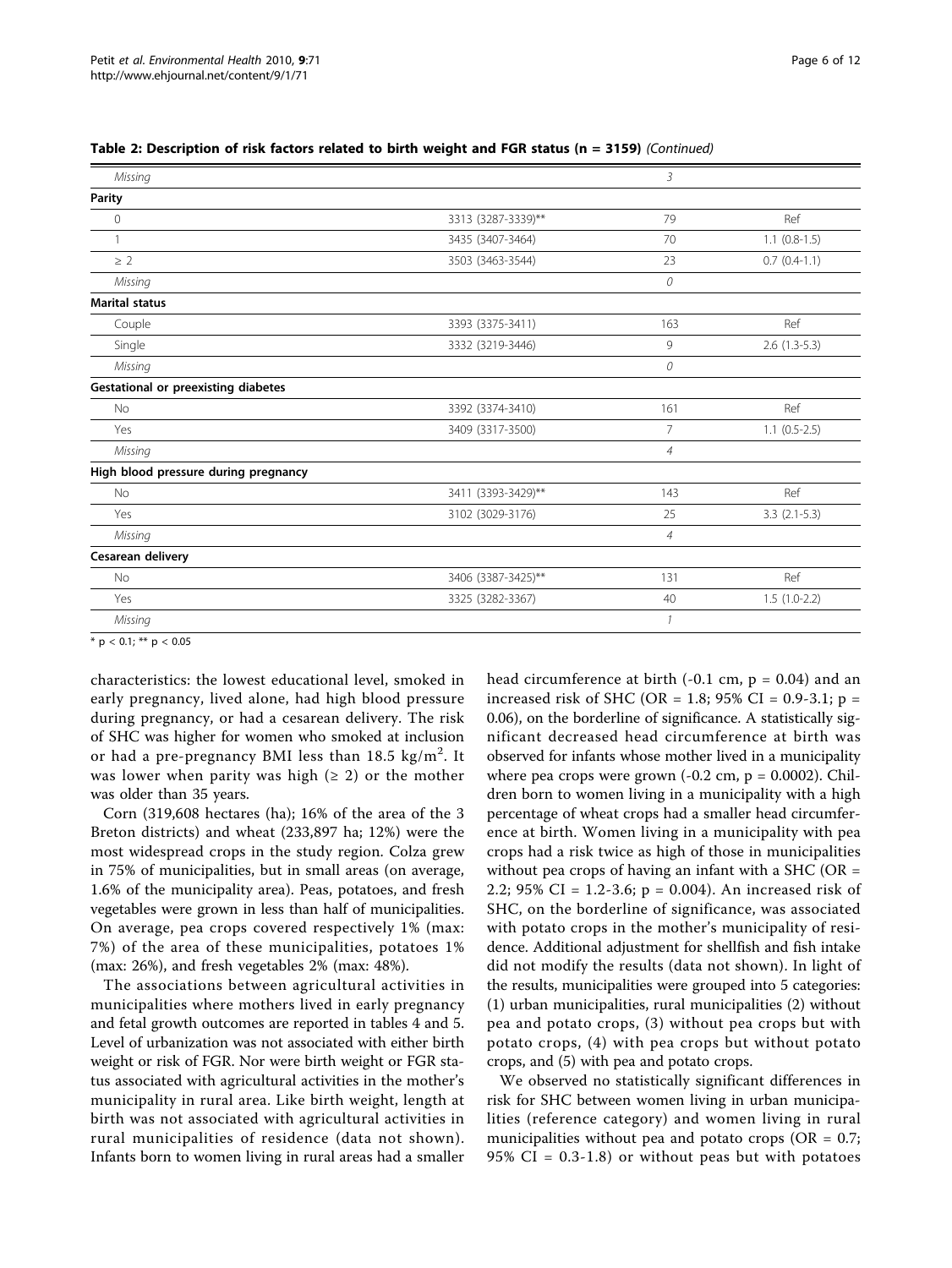# <span id="page-6-0"></span>Table 3 Description of risk factors related to head circumference at birth and SHC status (n = 3159)

|                                                 | Head circumference (cm) |                | SHC ( $n = 102$ ) |
|-------------------------------------------------|-------------------------|----------------|-------------------|
|                                                 | Mean (95% CI)           | N              | OR (95% CI)       |
| All (std)                                       | 34.6 (1.5)              |                |                   |
| Child's sex                                     |                         |                |                   |
| Male                                            | 34.9 (34.8-35.0)**      | 55             | Ref               |
| Female                                          | 34.4 (34.2-34.4)        | 47             | $0.9(0.6-1.3)$    |
| Missing                                         |                         | 0              |                   |
| Level of urbanization                           |                         |                |                   |
| Urban                                           | 34.6 (34.6-34.7)        | 16             | Ref               |
| Rural                                           | 34.7 (34.6-34.8)        | 86             | $1.4(0.8-2.4)$    |
| Districts of inclusion                          |                         |                |                   |
| Ille-et-Vilaine                                 | 34.6 (34.6-34.7)        | 69             | Ref               |
| Côtes d'Armor - Finistère                       | 34.6 (34.6-34.7)        | 33             | $0.9(0.6-1.4)$    |
| Year of inclusion                               |                         |                |                   |
| 2002                                            | 34.7 (34.5-34.8)        | 16             | $1.4(0.7-2.5)$    |
| 2003                                            | 34.6 (34.5-34.7)        | 37             | Ref               |
| 2004                                            | 34.6 (34.5-34.7)        | 36             | $1.0(0.6-1.6)$    |
| 2005 - beginning 2006                           | 34.6 (34.5-34.8)        | 13             | $0.9(0.5-1.7)$    |
| Season in early pregnancy                       |                         |                |                   |
| Spring                                          | 34.7 (34.5-34.8)        | 23             | Ref               |
| Summer                                          | 34.6 (34.5-34.7)        | 30             | $1.1$ (0.6-2.0)   |
| Fall                                            | 34.6 (34.5-34.7)        | 22             | $1.0(0.5-1.8)$    |
| Winter                                          | 34.7 (34.6-34.8)        | 27             | $1.2(0.7-2.1)$    |
| Maternal age at inclusion (years)               |                         |                |                   |
| < 25                                            | 34.5 (34.3-34.6)*       | 13             | $1.3(0.7-2.4)$    |
| $25 - 29$                                       | 34.7 (34.6-34.7)        | 38             | Ref               |
| 30-34                                           | 34.6 (34.5-34.7)        | 46             | $1.4(0.9-2.1)$    |
| $\geq 35$                                       | 34.7 (34.6-34.9)        | 5              | $0.4$ $(0.1-0.9)$ |
| BMI before pregnancy ( $\text{kg/m}^2$ )        |                         |                |                   |
| < 18.5                                          | 34.2 (34.0-34.4)**      | 14             | $1.9(1.1-3.5)$    |
| 18.5-25                                         | 34.6 (34.5-34.7)        | 76             | Ref               |
| $25 - 30$                                       | 34.8 (34.7-35.0)        | 9              | $0.7$ $(0.3-1.4)$ |
| $\geq 30$                                       | 35.1 (34.9-35.3)        | 3              | $0.6$ $(0.2-1.8)$ |
| Missing                                         |                         | 0              |                   |
| Maternal educational level                      |                         |                |                   |
| Primary education                               | 34.5 (34.4-34.6)        | 15             | $1.0 (0.6 - 1.7)$ |
| Some secondary education                        | 34.7 (34.5-34.8)        | 20             | $0.8(0.4-1.3)$    |
| High school completed or higher                 | 34.6 (34.6-34.7)        | 67             | Ref               |
| Missing                                         |                         | 0              |                   |
| Maternal tobacco status in early pregnancy      |                         |                |                   |
| Non smoker                                      | 34.7 (34.6-34.7)**      | 66             | Ref               |
| Former smoker                                   | 34.7 (34.6-34.9)        | 14             | $1.1 (0.6-1.9)$   |
| Smoker                                          | 34.4 (34.2-34.5)        | 22             | $1.7(1.1-2.9)$    |
| Missing                                         |                         | 0              |                   |
| Maternal alcohol consumption in early pregnancy |                         |                |                   |
| Never/occasionally                              | 34.6 (34.6-34.7)        | 91             | Ref               |
| $\leq$ 1 drink/day                              | 34.7 (34.6-34.9)        | $\overline{7}$ | $0.5(0.2-1.1)$    |
| > 1 drink/day                                   | 34.8 (34.4-35.2)        | 3              | $1.6(0.5-5.3)$    |
|                                                 |                         |                |                   |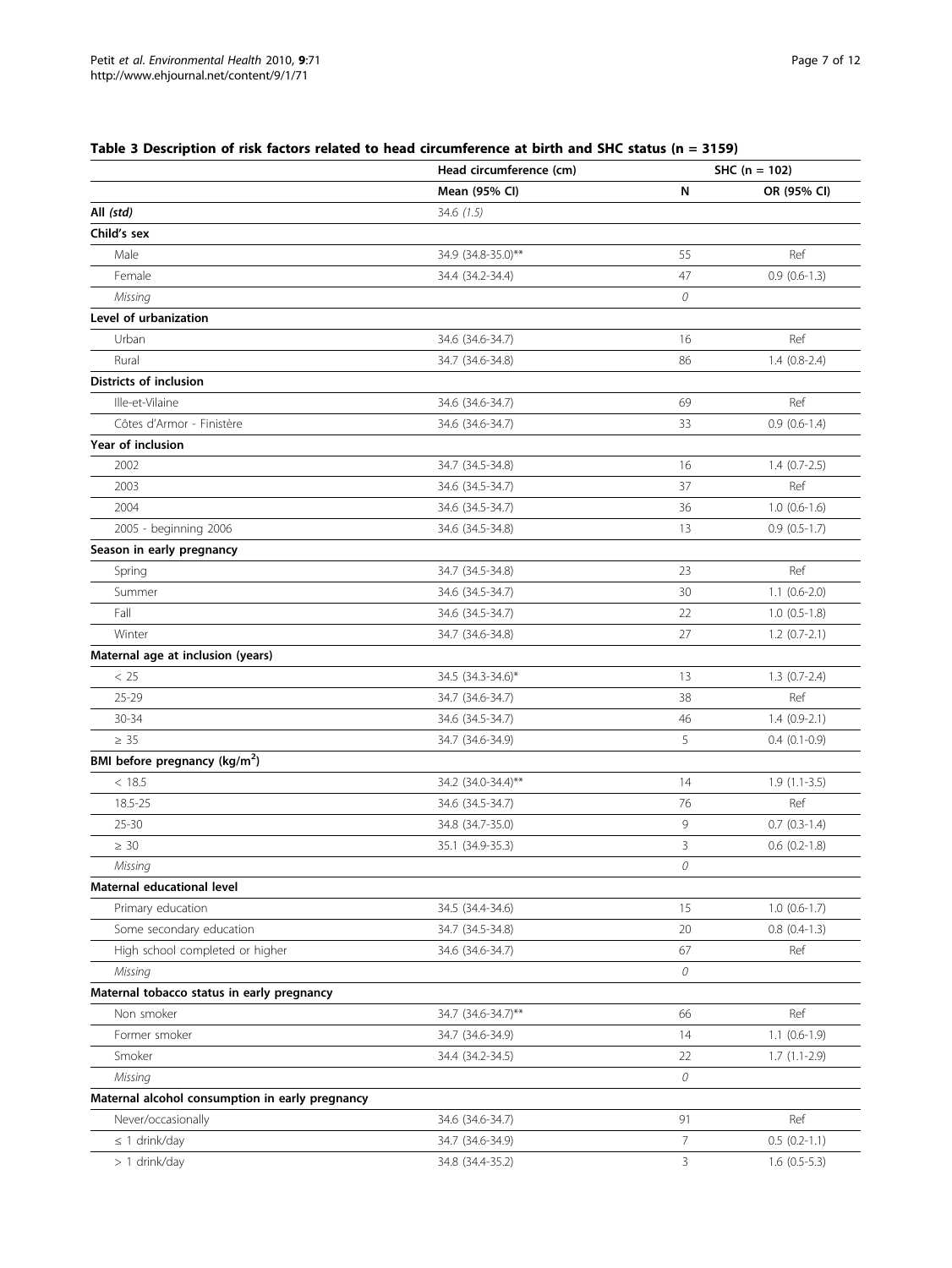| Missing                                    |                    | $\mathbf{1}$   |                     |
|--------------------------------------------|--------------------|----------------|---------------------|
| Parity                                     |                    |                |                     |
| $\mathbf 0$                                | 34.5 (34.4-34.6)** | 55             | Ref                 |
| 1                                          | 34.7 (34.6-34.8)   | 39             | $0.8$ $(0.5-1.3)$   |
| $\geq 2$                                   | 34.8 (34.7-34.9)   | 8              | $0.3(0.2 - 0.74)$   |
| Missing                                    |                    | 0              |                     |
| <b>Marital status</b>                      |                    |                |                     |
| Couple                                     | 34.6 (34.6-34.7)   | 100            | Ref                 |
| Single                                     | 34.8 (34.4-35.1)   | $\overline{2}$ | $a =$               |
| Missing                                    |                    | 0              |                     |
| <b>Gestational or preexisting diabetes</b> |                    |                |                     |
| No                                         | 34.6 (34.6-34.7)   | 97             | Ref                 |
| Yes                                        | 34.6 (34.3-34.9)   | 3              | $0.8$ $(0.2 - 2.5)$ |
| Missing                                    |                    | $\overline{2}$ |                     |
| High blood pressure during pregnancy       |                    |                |                     |
| <b>No</b>                                  | 34.7 (34.6-34.7)** | 95             | Ref                 |
| Yes                                        | 34.1 (33.8-34.3)   | 6              | $1.1 (0.5 - 2.5)$   |
| Missing                                    |                    | 1              |                     |
| Cesarean delivery                          |                    |                |                     |
| No                                         | 34.6 (34.5-34.7)** | 88             | Ref                 |
| Yes                                        | 34.8 (34.7-34.9)   | 11             | $0.6(0.3-1.1)$      |
| Missing                                    |                    | 3              |                     |

### Table 3: Description of risk factors related to head circumference at birth and SHC status (n = 3159) (Continued)

 $a$ : No OR because too few cases (n < 3).

\*  $p < 0.1$ ; \*\*  $p < 0.05$ 

 $(OR = 1.3; 95\% CI = 0.6-2.9)$ . Women living in a rural municipality with pea crops, regardless of the presence of potato crops, had an increased risk of having an infant with a SHC (without potato crops: OR = 1.9; 95%  $CI = 1.0 - 3.7$ ; with potato crops:  $OR = 2.6$ ; 95%  $CI = 1.4$ 5.0). A similar grouping of municipalities was established for pea and wheat crops for testing their association with head circumference at birth. Similar mean head circumference at birth was observed for the babies of women living in urban municipalities (Reference category, mean =  $34.9$  cm;  $95\%$  CI =  $34.7-35.1$  cm) and rural municipalities without pea crops and with a small area of wheat crops (1<sup>st</sup> tertile) (mean = 34.9 cm; 95% CI = 34.7-35.1 cm) or without pea crops but with a high area devoted to wheat crops  $(2^{nd}$  and  $3^{rd}$  tertiles) (mean = 34.8 cm; 95% CI = 34.6-35.0 cm). Women residing in rural municipalities with pea crops, regardless of the wheat-growing area, had infants with a smaller head circumference at birth (small wheat area: mean = 34.6 cm; 95% CI = 34.4-34.8 cm; high wheat area: mean = 34.7 cm; 95% CI = 34.6-34.9 cm).

# **Discussion**

We investigated the impact of environmental exposure to agricultural pesticides during pregnancy on fetal

growth in Brittany from 2002 to 2006. This study suggested that the babies of women living in rural municipalities had a smaller head circumference at birth as well as an increased risk of SHC. A decreased head circumference at birth and an increased risk of SHC were observed with the presence of pea crops in the rural municipality of residence. Similar borderline significant associations between head circumference outcomes and other agricultural activities were suggested: the cultivation of potatoes and wheat in the municipality where the mother resided in early pregnancy.

In 2003, according to a national perinatal survey [\[15](#page-11-0)], pregnant women in France were on average 29 years, 44% were nulliparous, 43% had at least completed high school, and 75% did not smoke in the third trimester of pregnancy. The women of the PELAGIE study, representing a small proportion of the population of pregnant women in Brittany were better educated and smoked less than the national population of pregnant women. Despite this enrollment bias, which suggests that the women included in our study were probably healthier, the study observed known risk factors for birth weight and head circumference outcomes.

The main limitation of our study is that the assessment of residential proximity to crops depends on the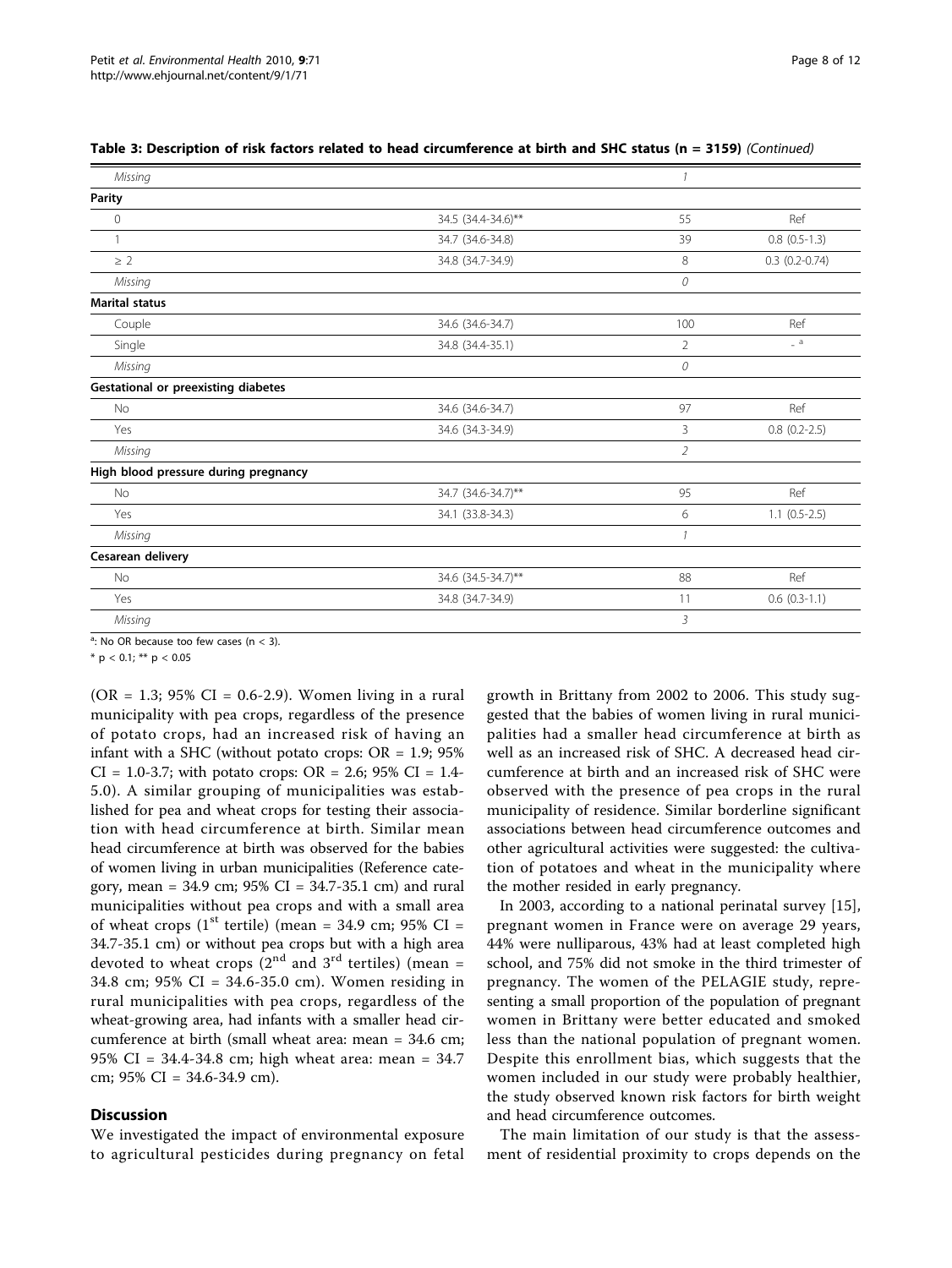|                                        |      |                          | Birth weight (g) <sup>a</sup> | FGR (n = 172) $^{\rm b}$ |         |      |                   |         |
|----------------------------------------|------|--------------------------|-------------------------------|--------------------------|---------|------|-------------------|---------|
| Variable                               | N    | Number of municipalities | Mean (95% CI)                 | P-trend                  | Control | Case | OR (95% CI)       | P-trend |
| Level of urbanization                  |      |                          |                               |                          |         |      |                   |         |
| Urban                                  | 660  | $\overline{7}$           | 3399 (3343-3455)              | 0.28                     | 616     | 28   | Ref               | 0.15    |
| Rural                                  | 2499 | 529                      | 3381 (3332-3430)              |                          | 2314    | 144  | $1.4(0.9-2.1)$    |         |
|                                        |      |                          | In rural municipalities       |                          |         |      |                   |         |
| Percentage of area used agriculturally |      |                          |                               |                          |         |      |                   |         |
| Low                                    | 1039 | 177                      | 3381 (3325-3438)              | 0.36                     | 956     | 65   | Ref               | 0.87    |
| Medium                                 | 817  | 174                      | 3375 (3317-3433)              |                          | 759     | 43   | $0.9$ $(0.6-1.4)$ |         |
| High                                   | 643  | 178                      | 3363 (3303-3423)              |                          | 599     | 36   | $1.0 (0.6 - 1.5)$ |         |
| Percentage of area used for corn       |      |                          |                               |                          |         |      |                   |         |
| Low                                    | 990  | 183                      | 3382 (3325-3438)              | 0.35                     | 913     | 59   | Ref               | 0.61    |
| Medium                                 | 816  | 172                      | 3375 (3316-3433)              |                          | 759     | 45   | $1.0 (0.7-1.6)$   |         |
| High                                   | 693  | 174                      | 3364 (3305-3423)              |                          | 642     | 40   | $1.1$ (0.7-1.7)   |         |
| Percentage of area used for wheat      |      |                          |                               |                          |         |      |                   |         |
| Low                                    | 769  | 186                      | 3375 (3319-3432)              | 0.66                     | 714     | 45   | Ref               | 0.66    |
| Medium                                 | 842  | 172                      | 3382 (3325-3439)              |                          | 777     | 50   | $1.2$ (0.8-1.8)   |         |
| High                                   | 888  | 171                      | 3368 (3311-3424)              |                          | 823     | 49   | $1.1$ (0.7-1.7)   |         |
| Colza crop                             |      |                          |                               |                          |         |      |                   |         |
| <b>No</b>                              | 387  | 95                       | 3391 (3327-3454)              | 0.35                     | 364     | 19   | Ref               | 0.14    |
| Yes                                    | 2112 | 434                      | 3370 (3316-3424)              |                          | 1950    | 125  | $1.5(0.9-2.5)$    |         |
| Pea crop                               |      |                          |                               |                          |         |      |                   |         |
| No                                     | 962  | 273                      | 3381 (3325-3437)              | 0.47                     | 895     | 50   | Ref               | 0.12    |
| Yes                                    | 1537 | 256                      | 3369 (3314-3425)              |                          | 1419    | 94   | $1.3(0.9-1.9)$    |         |
| Potato crop                            |      |                          |                               |                          |         |      |                   |         |
| No                                     | 1340 | 282                      | 3374 (3318-3430)              | 0.95                     | 1239    | 74   | Ref               | 0.94    |
| Yes                                    | 1159 | 247                      | 3375 (3319-3431)              |                          | 1075    | 70   | $1.0 (0.7-1.4)$   |         |
| Vegetable crop                         |      |                          |                               |                          |         |      |                   |         |
| No                                     | 904  | 211                      | 3389 (3331-3447)              | 0.19                     | 846     | 46   | Ref               | 0.59    |
| Yes                                    | 1595 | 318                      | 3368 (3314-3423)              |                          | 1468    | 98   | $1.1$ $(0.8-1.6)$ |         |

<span id="page-8-0"></span>Table 4 Relation between agricultural activities and birth weight and FGR status (n = 3159)

<sup>a</sup>: All models adjusted for maternal tobacco status at inclusion, parity, child's sex, high blood pressure, gestational and pre-pregnancy diabetes, gestational age gestational age squared, pre-pregnancy BMI and height of mother; <sup>b</sup>: All models adjusted for maternal tobacco status at inclusion, maternal education level, high blood pressure during pregnancy and marital status.

scale of our agricultural activity data – the municipality. Pesticides applied to crops can travel through air, by processes such as spray drift [\[16](#page-11-0)] and also post-application volatilization, sometimes for substantial distances, on the order of 10 km or more [[17](#page-11-0)]. In the 3 districts under study, the mean size of a municipality was 22 km<sup>2</sup> (range =  $0.5$  -  $118 \text{ km}^2$ ). Thus even women living quite far away of crops of residence municipality may have been exposed to pesticides applied to crops of their residence municipality.

Corn, wheat, colza and pea cultivation were highly intercorrelated, as were potato and vegetable production. That is, in a municipality where corn is grown, it is likely that wheat, colza, and pea crops are also grown. The national general census provided us with a variety of data about crop types. However, it is difficult to

attribute to a specific crop the responsibility for the adverse associations suggested between fetal growth and pea, potato, and wheat production. Our agricultural activity data were based on the 2000 census, and the study began in 2002 and finished at the beginning of 2006. Nevertheless, the soil occupancy did not change substantially between 2000 and 2008 [[18\]](#page-11-0). Another limitation is the possibility of misclassification of exposure for mothers who moved during pregnancy. In a questionnaire sent to the families when the child was two years old, we asked for a list of their residences during pregnancy and can thus estimate that overall 7% of women moved while pregnant from their municipality of residence. A final limitation involves the confidentiality of some agricultural data. We assigned municipalities with a confidential value for the cultivation of corn and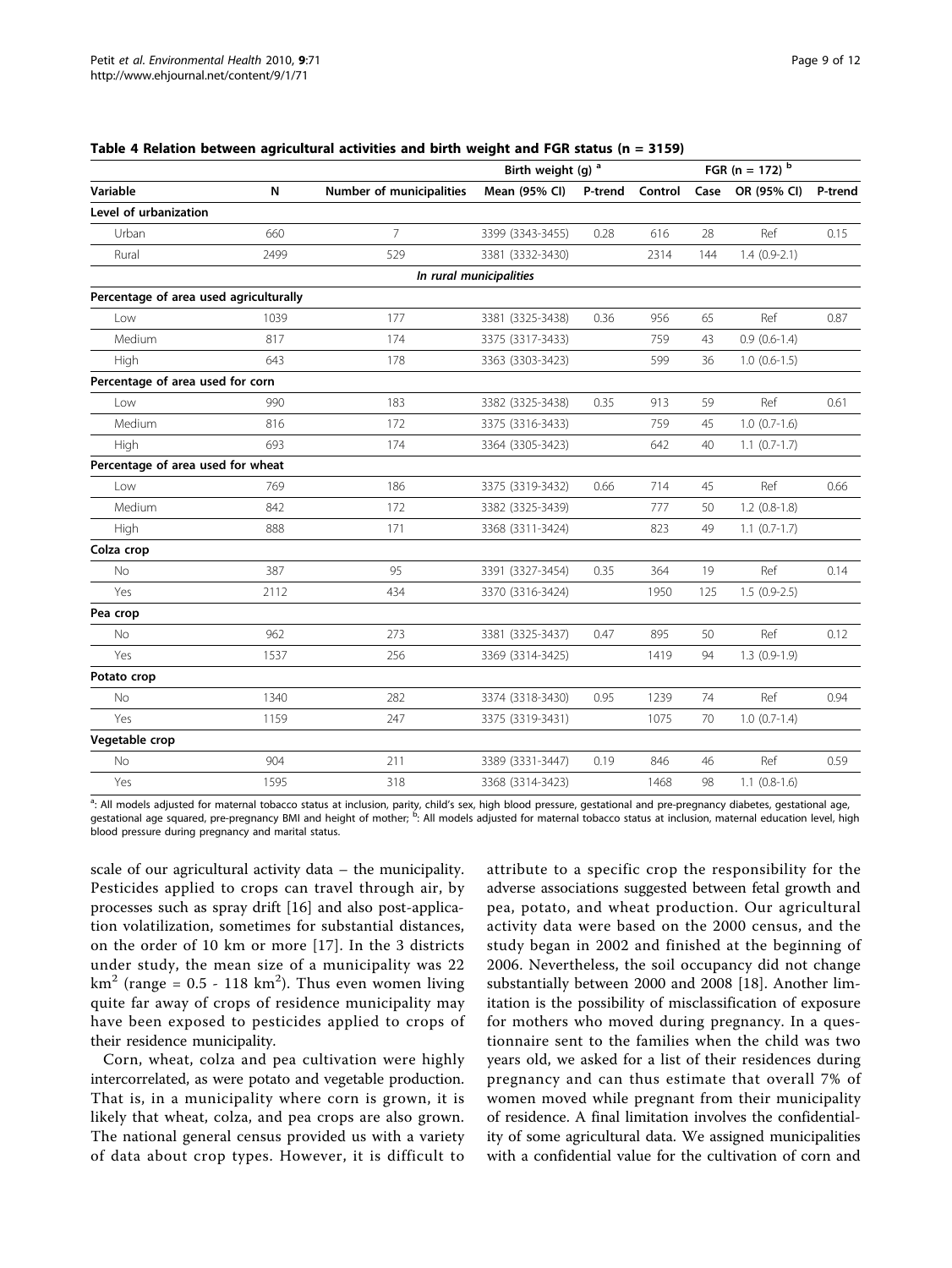|                                        |      |                          | Head circumference (cm) <sup>a</sup> | SHC (n = 102) $^{\rm b}$ |      |    |                          |         |
|----------------------------------------|------|--------------------------|--------------------------------------|--------------------------|------|----|--------------------------|---------|
| Variable                               | N    | Number of municipalities | Mean (95% CI)                        | P-trend                  |      |    | Control Case OR (95% CI) | P-trend |
| Level of urbanization                  |      |                          |                                      |                          |      |    |                          |         |
| Urban                                  | 660  | 7                        | 34.9 (34.7-35.1)                     | 0.04                     | 627  | 16 | Ref                      | 0.06    |
| Rural                                  | 2499 | 529                      | 34.8 (34.6-35.0)                     |                          | 2374 | 86 | $1.8(0.9-3.1)$           |         |
|                                        |      |                          | In rural municipalities              |                          |      |    |                          |         |
| Percentage of area used agriculturally |      |                          |                                      |                          |      |    |                          |         |
| Low                                    | 1039 | 177                      | 35.0(34.7-35.1)                      | 0.36                     | 986  | 39 | Ref                      | 0.35    |
| Medium                                 | 817  | 174                      | 34.9 (34.7-35.1)                     |                          | 772  | 31 | $1.1$ (0.6-1.8)          |         |
| High                                   | 643  | 178                      | 34.9 (34.7-35.0)                     |                          | 616  | 16 | $0.7(0.3-1.2)$           |         |
| Percentage of area used for corn       |      |                          |                                      |                          |      |    |                          |         |
| Low                                    | 990  | 183                      | 35.0 (34.7-35.1)                     | 0.38                     | 939  | 35 | Ref                      | 0.94    |
| Medium                                 | 816  | 172                      | 34.9 (34.7-35.1)                     |                          | 777  | 29 | $1.1$ (0.6-1.8)          |         |
| High                                   | 693  | 174                      | 34.9 (34.7-35.0)                     |                          | 658  | 22 | $1.0(0.5-1.7)$           |         |
| Percentage of area used for wheat      |      |                          |                                      |                          |      |    |                          |         |
| Low                                    | 769  | 186                      | 35.0 (34.8-35.1)                     | 0.10                     | 740  | 21 | Ref                      | 0.17    |
| Medium                                 | 842  | 172                      | 35.0 (34.7-35.1)                     |                          | 794  | 33 | $1.6(0.8-2.7)$           |         |
| High                                   | 888  | 171                      | 34.9 (34.7-35.0)                     |                          | 840  | 32 | $1.5(0.8-2.7)$           |         |
| Colza crop                             |      |                          |                                      |                          |      |    |                          |         |
| <b>No</b>                              | 387  | 95                       | 35.0 (34.8-35.2)                     | 0.14                     | 372  | 8  | Ref                      | 0.13    |
| Yes                                    | 2112 | 434                      | 34.9 (34.7-35.0)                     |                          | 2002 | 78 | $1.8(0.8-3.7)$           |         |
| Pea crop                               |      |                          |                                      |                          |      |    |                          |         |
| No                                     | 962  | 273                      | 35.1 (34.9-35.2)                     | 0.0002                   | 927  | 20 | Ref                      | 0.004   |
| Yes                                    | 1537 | 256                      | 34.9 (34.6-35.0)                     |                          | 1447 | 66 | $2.2$ $(1.2-3.6)$        |         |
| Potato crop                            |      |                          |                                      |                          |      |    |                          |         |
| No                                     | 1340 | 282                      | 35.0 (34.7-35.1)                     | 0.38                     | 1274 | 40 | Ref                      | 0.07    |
| Yes                                    | 1159 | 247                      | 34.9 (34.7-35.0)                     |                          | 1100 | 46 | $1.5(0.9-2.4)$           |         |
| Vegetable crop                         |      |                          |                                      |                          |      |    |                          |         |
| No                                     | 904  | 211                      | 35.0 (34.8-35.1)                     | 0.12                     | 860  | 27 | Ref                      | 0.40    |
| Yes                                    | 1595 | 318                      | 34.9 (34.7-35.0)                     |                          | 1514 | 59 | $1.2$ (0.7-1.9)          |         |

<span id="page-9-0"></span>

<sup>a</sup>: Models adjusted for maternal tobacco status and alcohol consumption at inclusion, parity, child's sex, cesarean delivery, gestational age, gestational age squared, pre-pregnancy BMI and height of mother. In addition, for level of urbanization, model adjusted for high blood pressure and season and without maternal alcohol consumption. District of residence and season included as additional adjustment for pea crop; <sup>b</sup>: Models adjusted for maternal age at inclusion, maternal tobacco status, parity, cesarean delivery, pre-pregnancy BMI and height of mother. Maternal alcohol consumption included as additional adjustment for the level of urbanization and year of inclusion for potato crop

wheat to the first tertile, assuming that the percentage of area devoted to these crops by only one farmer in a municipality was small. The associations between the percentages of area of corn or wheat crops and birth outcomes did not change more than 1% if we removed the women living in the municipalities with confidential data for corn and wheat crops from the analysis.

As mentioned above, four epidemiological studies have looked at the effects on fetal growth of prenatal pesticide exposure from agricultural activities, with inconsistent results. Concerning birth weight, the Colorado study [\[7](#page-10-0)] suggested an inverse association with nearby production of sugar beets and corn during pregnancy. In California, Eskenazi et al. [[10\]](#page-11-0), using urinary biomarkers of exposure to organophosphate pesticides, found no association with birth weight. A study [\[9\]](#page-11-0) in Mexico showed an increased risk of intrauterine growth retardation with the mother's history of pesticide exposure (combination of residential proximity to agricultural communities, pesticide handling by household members, and a spouse working in agriculture). Schreinemachers [[8](#page-11-0)] found no adverse relation between the wheat acreage and the risk of small-for-gestational-age births. We did not find a statistically significant association between birth weight and agricultural activities in the municipality of residence. In particular, our results about birth weight and local corn crops differ from those of Xiang et al. [[7\]](#page-10-0). Like Schreinemachers [[8](#page-11-0)], we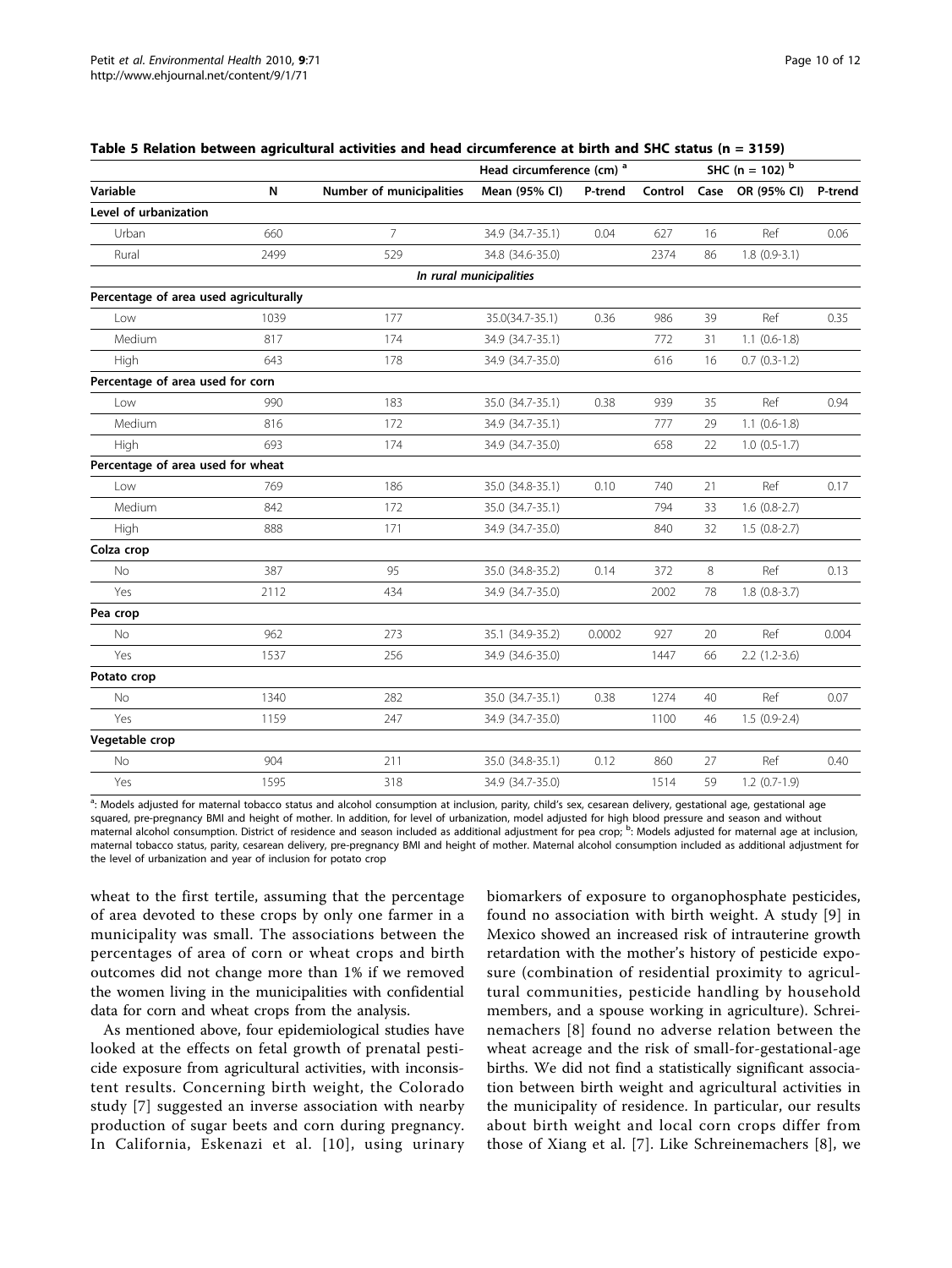<span id="page-10-0"></span>found that the risk of FGR was not associated with wheat crops in the municipality of residence.

Eskenazi et al. [[10\]](#page-11-0) assessed the potential impact in an agricultural area of organophosphate insecticide exposure on head circumference at birth. They found that head circumference increased with the level of dialkyl phosphate metabolites in maternal urine in early pregnancy. In addition, two other studies in rural areas [[19,20\]](#page-11-0), studied the effect of organophosphate insecticide exposure on head circumference at birth. Whyatt et al. [[20\]](#page-11-0) observed no statistically significant decrease in head circumference at birth with organophosphate insecticide concentrations in personal air samples or cord plasma samples. Berkowitz et al. [[19\]](#page-11-0) reported a significant reduction in head circumference with the level of organophosphate insecticides in maternal urine, but only among women with low PON1 activity. In the present study, a decreased head circumference at birth and an increased risk of SHC were observed among babies of women living in rural municipalities in which a higher exposure to agricultural pesticides was expected, compared to urban ones. Our overall results suggest that this association may be explained by the presence of pea crops in the municipality of residence of women in early pregnancy, and, to a lesser degree, potato and wheat crops. This finding in turn suggests that specific pesticide mixtures used on these crops may play a role. According to a national survey on agricultural practices conducted in France in 2001 and 2006, insecticides are applied to most of the area used to grow potatoes, peas, and colza, but to only a small proportion of the area devoted to corn and wheat. Similarly, these crops also received more insecticide treatments than corn and wheat crops [\[21,22](#page-11-0)]. More especially, over the study period (2002-2006), organophosphate insecticides was authorized for use on peas (7 chemicals), potatoes (6 chemicals) and, to a lesser degree, fresh vegetable (3 chemicals), and grain (2 chemicals) crops. Although we did not know the real uses of these insecticides on crops in Brittany, our results may provide evidence consistent with the potential impact of organophosphate insecticides on head circumference suggested by the American cohorts [[19,20](#page-11-0)].

# Conclusion

This study suggests that some adverse effects on cranial growth during fetal development are caused by prenatal exposure to agricultural activities in the municipality of residence, especially pea crops. This may be a cause for concern, as the cranial growth may be predictive of IQ and cognitive ability. These results must be interpreted in light of the study's limitations, in particular, the scale according to which pesticide exposure was assessed. It would be interesting to complete or confirm the results

of this study by using the GIS method to take into account the proximity of agricultural activities, that is, to measure the distance between the women's homes and the crops.

#### Abbreviations

FGR: Fetal Growth Restriction; SHC: Small Head Circumference

#### Acknowledgements

We are grateful to the gynecologists, obstetricians, ultrasonographers, midwives, pediatricians and women who participated in the study. Thanks to Tania Serrano, Jérôme Martin and Véronique Villalon for their help and Jo Ann Cahn for her careful revision of the manuscript.

This research was supported by grants from the National Institute for Public Health Surveillance (InVS), the Ministry of Labor, the Regional health department (DRASS de Bretagne) and by a fellowship from GlaxoSmithKline.

#### Author details

<sup>1</sup>Inserm U625, GERHM, IFR140, Campus de Beaulieu, Rennes, F-35042 France. <sup>2</sup>IDHESA, Technopôle de Brest-Iroise, BP 52, 120 avenue A. de Rochon, 29280 Plouzané, France. <sup>3</sup>"Bien naître en Ille-et-Vilaine" Perinatal network, Aile de direction - Hôtel-Dieu CHU, 2 rue de l'Hôtel-Dieu, CS 26419, 35064 Rennes CEDEX, France. <sup>4</sup>Public Health department, CHU de Brest-Hôpital Morvan, Avenue Foch, 29200 Brest, France.

#### Authors' contributions

CP performed statistical analysis, was involved in interpretation of the results, and drafted the manuscript. CC oversaw statistical analysis, was involved in interpretation of the results, and helped to draft and revise the manuscript. GD provided data on agricultural activities from the national agricultural census and helped in interpretation of the results. CM assisted in the planning of the study, data collection, and data management. FR was the pediatrician coordinator and was involved in study planning and medical data collection. RG was in charge of medical data collection, coding and quality control. SC conceived and designed the study, supervised the overall project and was involved in the interpretation of the results and revision of the paper. All authors read and approved the final manuscript.

#### Competing interests

The authors declare that they have no competing interests.

Received: 29 July 2010 Accepted: 15 November 2010 Published: 15 November 2010

#### References

- 1. Van den Werf HMG: Evaluer l'impact des pesticides sur l'environnement. Courr Environ INRA 1997, 31:5-22.
- 2. Ward MH, Lubin J, Giglierano , Colt J, Wolter C, Bekiroglu N, Camann D, Hartge P, Nuckols JR: [Proximity to crops and residential exposure to](http://www.ncbi.nlm.nih.gov/pubmed/16759991?dopt=Abstract) [agricultural herbicides in Iowa.](http://www.ncbi.nlm.nih.gov/pubmed/16759991?dopt=Abstract) Environ Health Perspect 2006, 114:893-897.
- Lu C, Kedan G, Fisker-Andersen J, Kissel JC, Fenske R: [Multipathway](http://www.ncbi.nlm.nih.gov/pubmed/15364595?dopt=Abstract) [organophosphorus pesticide exposures of preschool children living in](http://www.ncbi.nlm.nih.gov/pubmed/15364595?dopt=Abstract) [agricultural and nonagricultural communities.](http://www.ncbi.nlm.nih.gov/pubmed/15364595?dopt=Abstract) Environ Res 2004, 96:283-289.
- 4. Loewenherz C, Fenske RA, Simcox NJ, Bellamy G, Kalman D: [Biological](http://www.ncbi.nlm.nih.gov/pubmed/9405329?dopt=Abstract) [monitoring of organophosphorus pesticide exposure among children of](http://www.ncbi.nlm.nih.gov/pubmed/9405329?dopt=Abstract) [agricultural workers in Central Washington State.](http://www.ncbi.nlm.nih.gov/pubmed/9405329?dopt=Abstract) Environ Health Perspect 1997, 105:1344-1353.
- 5. Bradman A, Barr DB, Claus Henn BG, Drumheller T, Curry C, Eskenazi B: [Measurement of pesticides and other toxicants in amniotic fluid as a](http://www.ncbi.nlm.nih.gov/pubmed/14594631?dopt=Abstract) [potential biomarker of prenatal exposure: a validation study.](http://www.ncbi.nlm.nih.gov/pubmed/14594631?dopt=Abstract) Environ Health Perspect 2003, 111:1779-1782.
- 6. Bradman A, Eskenazi B, Barr DN, Bravo R, Castorina R, Chevrier J, Kogut K, Harnly ME, McKone TE: [Organophosphate urinary metabolite levels](http://www.ncbi.nlm.nih.gov/pubmed/16330368?dopt=Abstract) [during pregnancy and after delivery in women living in an agricultural](http://www.ncbi.nlm.nih.gov/pubmed/16330368?dopt=Abstract) [community.](http://www.ncbi.nlm.nih.gov/pubmed/16330368?dopt=Abstract) Environ Health Perspect 2005, 113:1802-1807.
- 7. Xiang H, Nuckols JR, Stallones L: [A geographic information assessment of](http://www.ncbi.nlm.nih.gov/pubmed/10662530?dopt=Abstract) [birth weight and crop production patterns around mother](http://www.ncbi.nlm.nih.gov/pubmed/10662530?dopt=Abstract)'s residence. Environ Res 2000, 82:160-167.